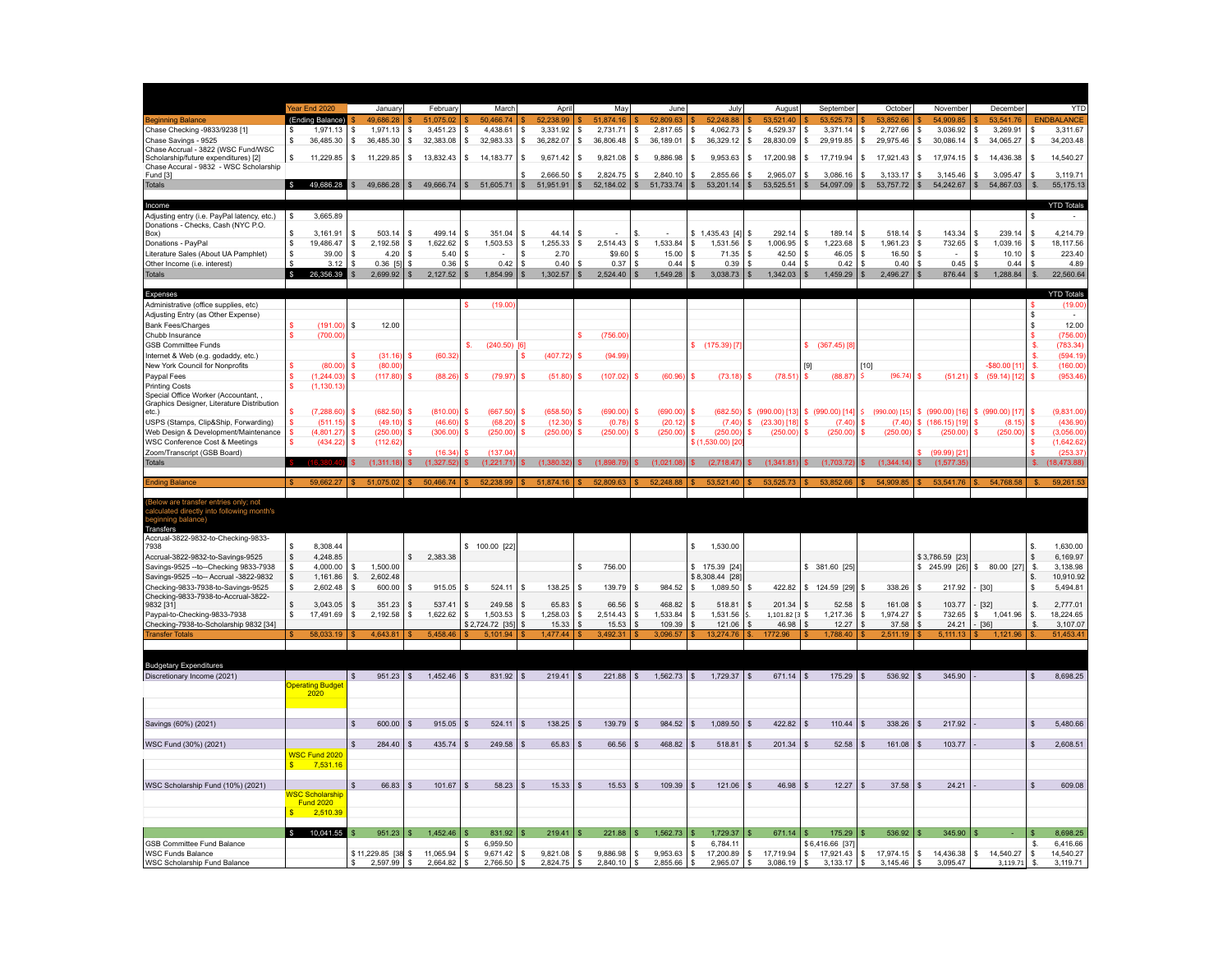[1] The GSB Chair opened a new checking account in March of 2021. There were checks linked to the former checking account (9833) that were unaccounted for.

[2] On September 9, 2019 at a private GSB meeting the treasurer, Randy W, presented the following motions:

Motion 1: I move that we set up a new checking account known as our accrual account.

Motion #2 : I move that we make monthly accruals for our expenditures that happen only once or twice a year. This money would be transferred to the Accrual Account. Both seconded and passed unanimously.

The accrual account (3822) was opened in October, 2019.

The current GSB Chair, Clara T, and Treasurer, Toni T, in November of 2020, after some discussion, determined that it would be best that the accrual account (3822) be designated as the WSC Fund. Beginning November, 2020, the transfers reflects as such.

The motion to change the previous motion was presented at the private meeting on August 15, 2021. Final decision will be made pending further discussion.

In November 2020 the Treasurer began depositing the monies for future expenditures into the savings account (9525).

A Savings account spreadsheet is forthcoming that will give the breakdown of the allocated funds

[3] GSB Chair, Clara T, opened new accrual account (9832) on March 24, 2021 to house the WSC Scholarship Fund to have clarity on the WSC Financials as a whole.

[4] donations March 311.14 April. 157.00. May 696.15 June 271.14=1435.43 problem with post office box in ny use to send donations to sow changed to send to treasurer took time for the post office to change the treasurer and chair contacted the post office many times to correct delay

[5] type here the .36 interest was not added into the total for jan s/b \$2,700.38. added into grand total end of year

[6] phamplets 225.00 postage 15.50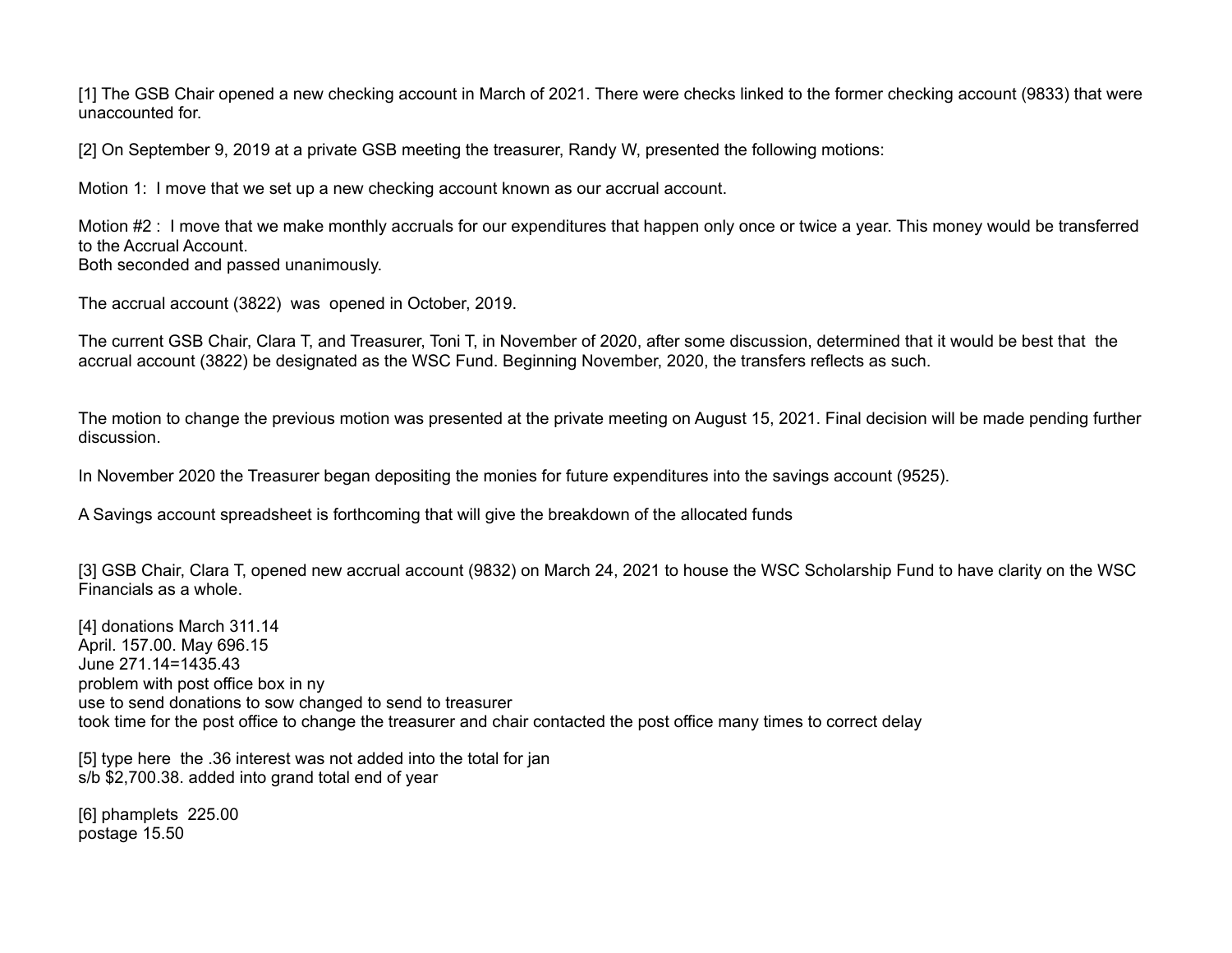[7] 163.39 zoom traditions committee - 1 year 12.00 zoom service structure committee - 1 year

[8] 185.85. flyers PI 56.60 envelopes 125.00 stamps

[9] 82.93 regular PayPal acct 3.55 literature PayPal acct old account  $2.39 = 88.87$ old account closed by Clara T in sept

[10] 93.72 paypalaccount 3.02. literature

[11] nycon

[12] 2.30 literature 56.84 fellowship

[13] 690.00 sow 300.00 cpa

[14] 690.00 sow 300.00 cpa

[15] type here690.00 sow 300.00 accountant

[16] 690.00. sow

300.00 accountant

[17] 690.00 special office worker 300.00 accountant

[18] 15.90. sow stamps 7.40 usps monthly fee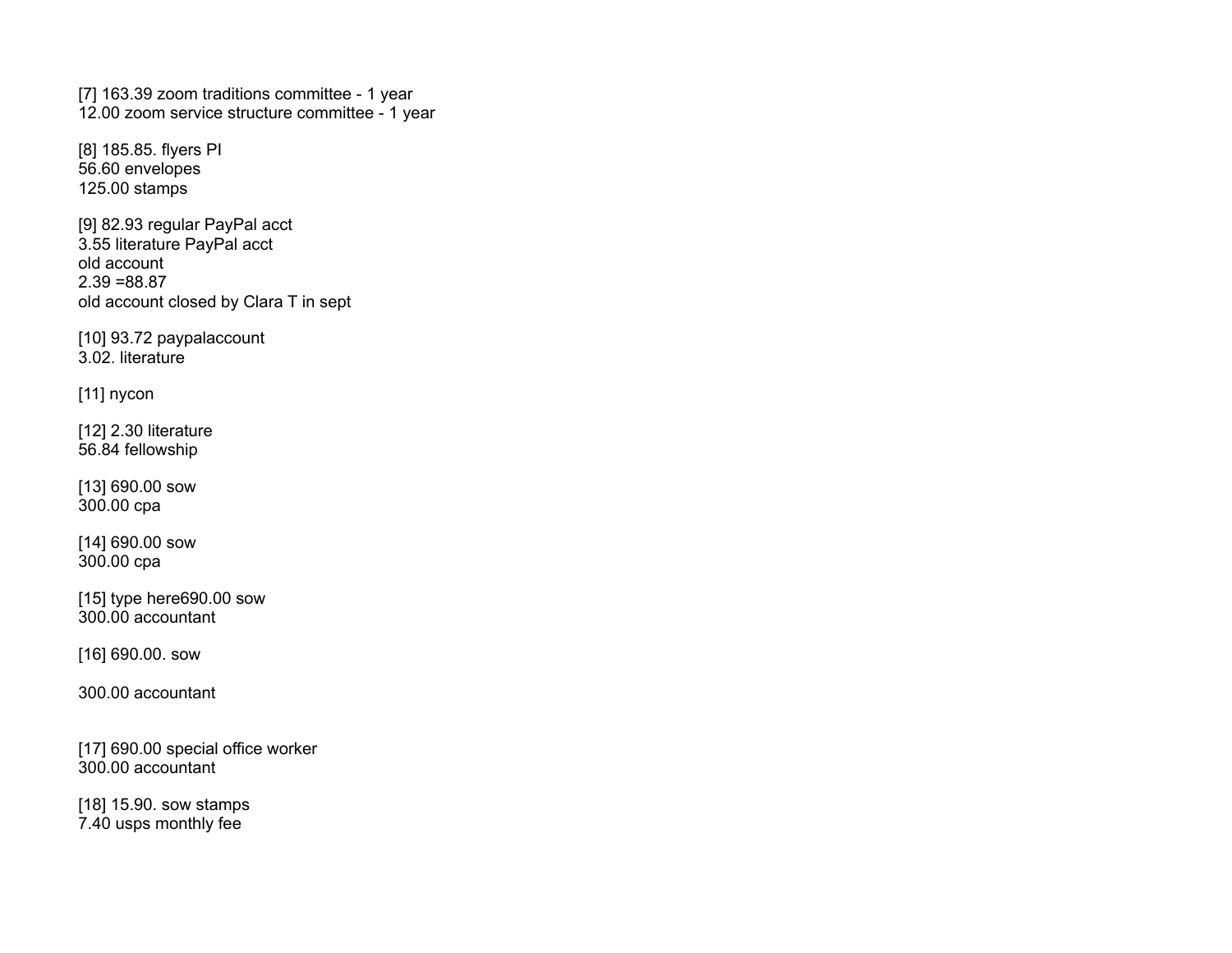[19] 8.15 postage fee 146.00 yearly post office box fee 32.00 stamps & priority mail from sow

[20] reimbursement to the wsc chair. wsc chair paid the recording secretary out of personal funds (which board was not notified before hand) we received proof of payment from the wsc chair on July 1, 2021, reimbursement check sent on July 3, 2021, check cleared July 6, 2021

[21] Transcription services fee for year for minutes of gsb public and private minutes. Otto.ai

[22] Clara set up new scholarship account after the transfer, 100.00 was discovered needed to be transferred from WSC 3822 to scholarship account 9832

[23] Per the accountant's findings after reviewing all transactions from October, 2019 to December, 2020.

Based on findings, the WSC Fund, 3822 and the WSC Scholarship Fund, 9832, were in excess of the following amounts.

Transferred from account WSC Fund, 3822, \$3,698.99 to Savings account 9525.

Transferred from account WSC Scholarship Fund, 9832, \$87.60 to Savings account 9525.

[24] traditions committee 163.39 service structure committee 12.00 zoom

[25] type here200.00 transferred from savings per Clara T for PI committee 125.00 and 56.60 transferred from savings individually from Toni 185.85 flyers 125.00 stamps 56.60 envelopes=367.45 \$14.15 returned to savings

[26] 146.00 post office box 99.99 record and transcribe minutes of private and public meeting. gsb otter.ai

[27] nycon payment

[28] down payment return from wsc 2020 from palasaides

[29] 14.15 returned to savings from PI